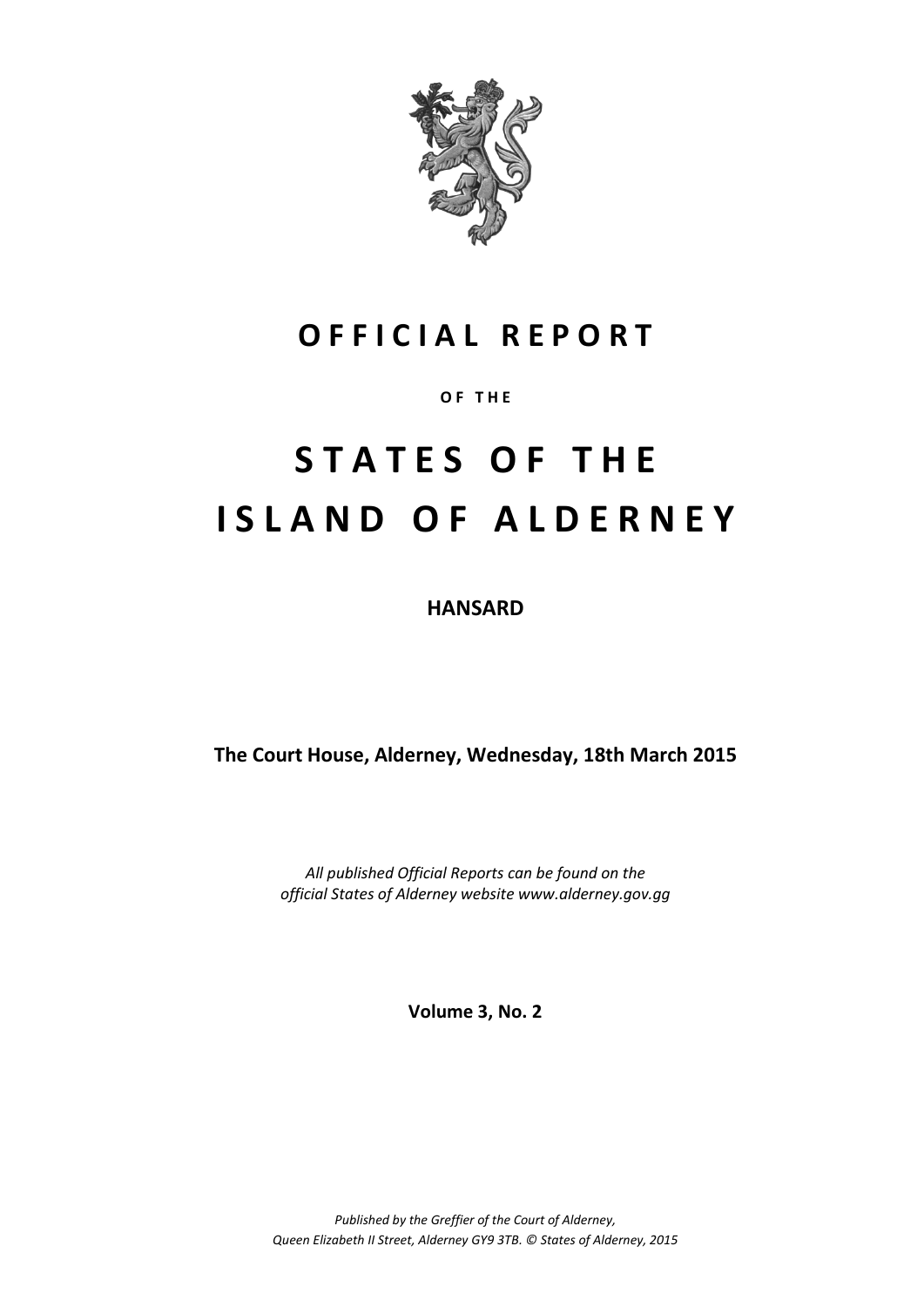#### **Present:**

#### **Mr Stuart Trought, President**

#### **Members**

Mr Matthew Birmingham Mr Neil Harvey Mr Louis Jean Mr Robert McDowall Mr Graham McKinley Mrs Norma Paris Mr Steve Roberts Mr Christopher Rowley Mr Francis Simonet Mr Ian Tugby

#### **The Lieutenant Governor:**

His Excellency Air Marshal Peter Walker, C.B., C.B.E.

### **The Greffier of the Court** Mrs Sarah Kelly

### **Business transacted**

| II. The Alderney eGambling (Amendment) Ordinance, 2015 approved 30            |  |
|-------------------------------------------------------------------------------|--|
| III. The Yemen (Restrictive Measures) (Alderney) Ordinance, 2015 approved  32 |  |
| IV. The Crimea and Sevastopol (Restrictive Measures) (Alderney) (Amendment)   |  |
|                                                                               |  |
|                                                                               |  |
|                                                                               |  |
|                                                                               |  |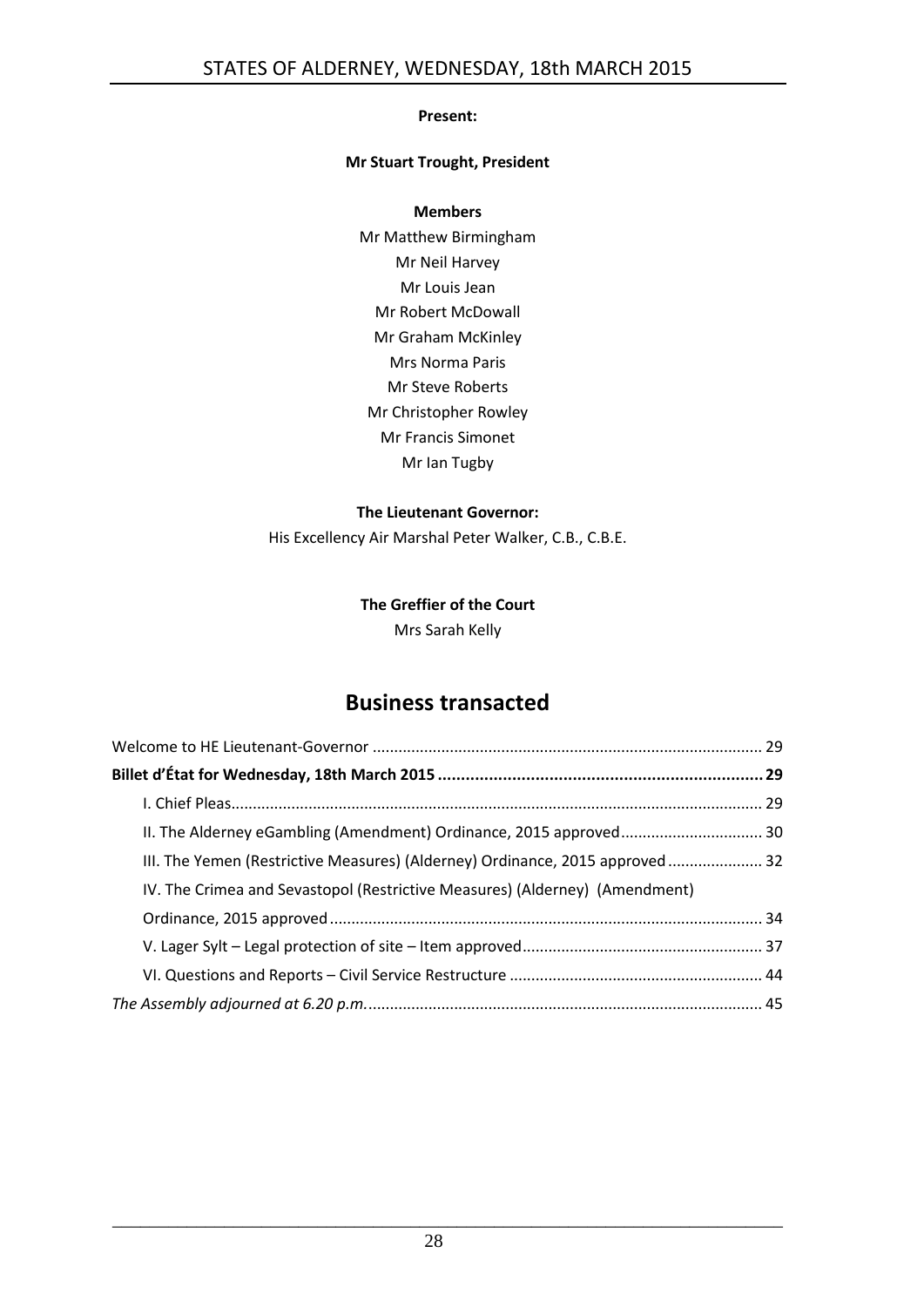### States of Alderney

*The States met at 5.28 p.m. in the presence of His Excellency Air Marshal Peter Walker, C.B., C.B.E. Lieutenant-Governor and Commander-in-Chief of the Bailiwick of Guernsey*

[THE PRESIDENT *in the Chair*]

#### **PRAYERS**

*The Greffier*

#### **ROLL CALL**

*The Greffier*

#### **Welcome to HE Lieutenant-Governor**

<span id="page-2-0"></span>**The President:** Thank you very much, Madam Greffier.

Before we move on to Item I, I would just like to open by welcoming His Excellency the Lieutenant-Governor, who is here with us this evening.

<span id="page-2-1"></span>If you could move on to Item I, please, Madam Greffier.

## Billet d'État for Wednesday, 18th March 2015

#### **I. Chief Pleas**

<span id="page-2-2"></span>*Item I.*

*Persons whose names are included on the Register of Voters and who have given due notice will address the States on matters of public interest.*

**The Greffier:** Sir, Item I is Chief Pleas. I can say that I have received no Chief Pleas, certainly in the stated time under the law.

**The President:** And I can confirm that I have received none either.

5 Before we leave Item I, Mr Rowley, as Convener, were there any comments on this at the People's Meeting?

**Mr Rowley:** There was one comment, sir. 'There was not enough notice given' was the comment, and you yourself clarified that Chief Pleas was twice a year, in March and September.

10

**The President:** Thank you very much, Mr Rowley.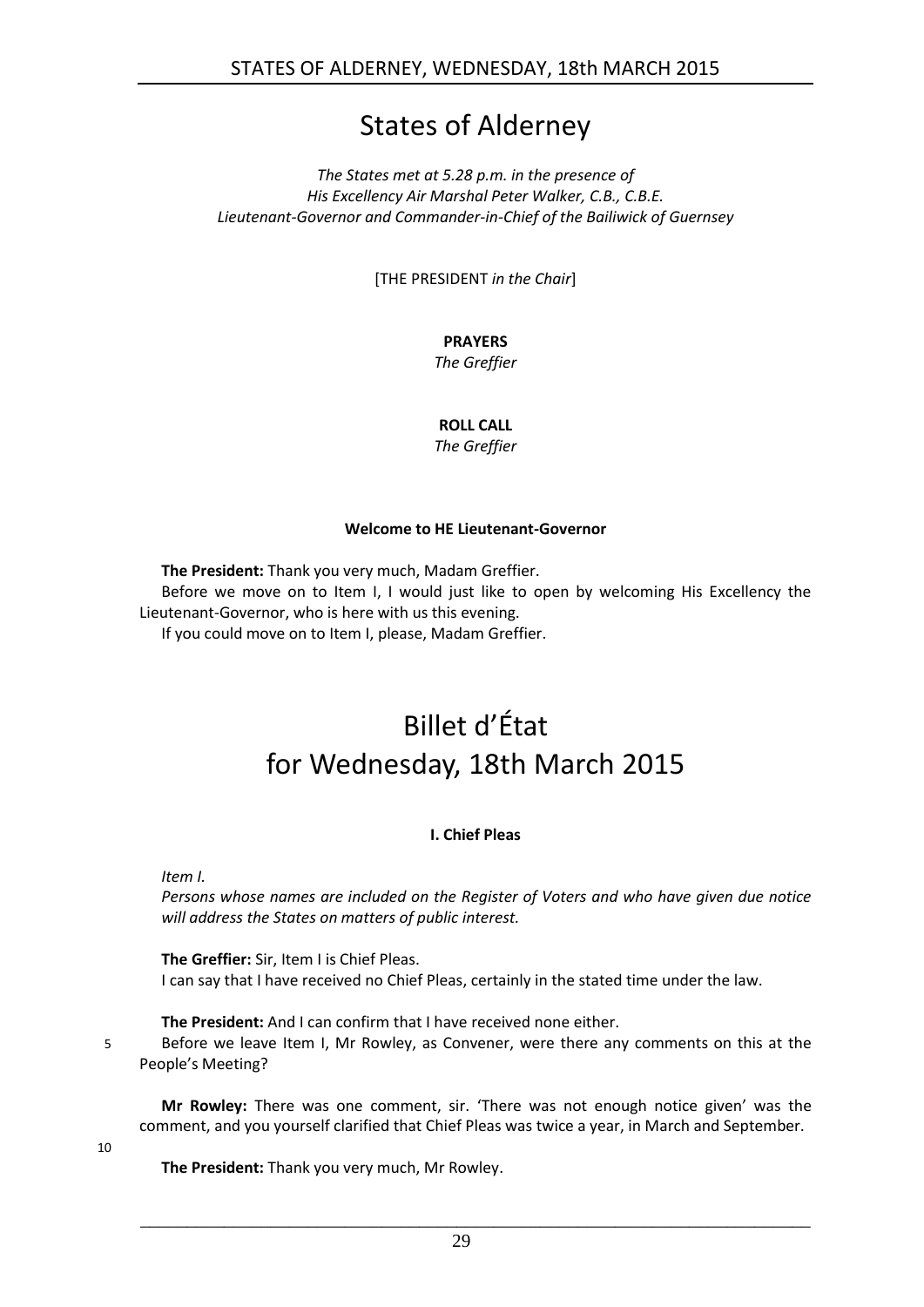#### **II. The Alderney eGambling (Amendment) Ordinance, 2015 approved**

<span id="page-3-0"></span>*Item II. The States of Alderney is asked: to approve 'The Alderney eGambling (Amendment) Ordinance, 2015'.*

**The President:** We move to Item II, please.

#### 15

**The Greffier:** Sir, Item II is the Alderney eGambling (Amendment) Ordinance 2015. The States is asked to approve that Ordinance.

**The President:** Thank you very much. 20 Mr Rowley, as Convener.

**Mr Rowley:** No comments on this.

**The President:** Thank you very much.

25 Mr Harvey, I believe you wish to propose this.

#### **Mr Harvey:** Thank you, sir.

Your Excellency, Mr President and States Members, the Alderney Gambling Commission is a significant Alderney success story. Conceived and born in Alderney, it has done a tremendous 30 job for us: it has created jobs in Alderney; it has created an income stream, which enables us to carry out central infrastructure repairs; and it has created even more employment in our neighbouring Island, Guernsey. We are delighted to be home to the Gambling Commission. I think we are very fortunate in terms of its leadership and its staffing.

This is the first change in their fees structure for six years, during which time the market has 35 changed fairly significantly, and I think in their proposals they are achieving a balance between competing for good business as more and more jurisdictions open up for this sort of regulatory business, and the overall income generation.

I will not go through all of the detail which is in the Billet, but essentially they are introducing a greater number of fee bands so they can be more responsive to the market needs, and they 40 are making a few other changes to their fees structure, which I think are well thought out and should enable them to compete successfully.

I am delighted to propose to the States that they accept this Ordinance. Thank you.

**The President:** Thank you very much, Mr Harvey. 45 Mr Simonet, I believe you wish to second this.

**Mr Simonet:** Yes, I do, Mr President.

**The President:** Thank you very much. 50 Does any Member wish to comment on Item II?

**Mr McDowall:** Yes, if I may.

**The President:** Mr McDowall.

#### 55

**Mr McDowall:** Your Excellency, Mr President, ladies and gentlemen, I certainly support this motion, and there are two or three observations I would like to make.

As there is more competition from various jurisdictions, I think there will be more frequency of changes in the tariff to reflect both the competition from other jurisdictions and also how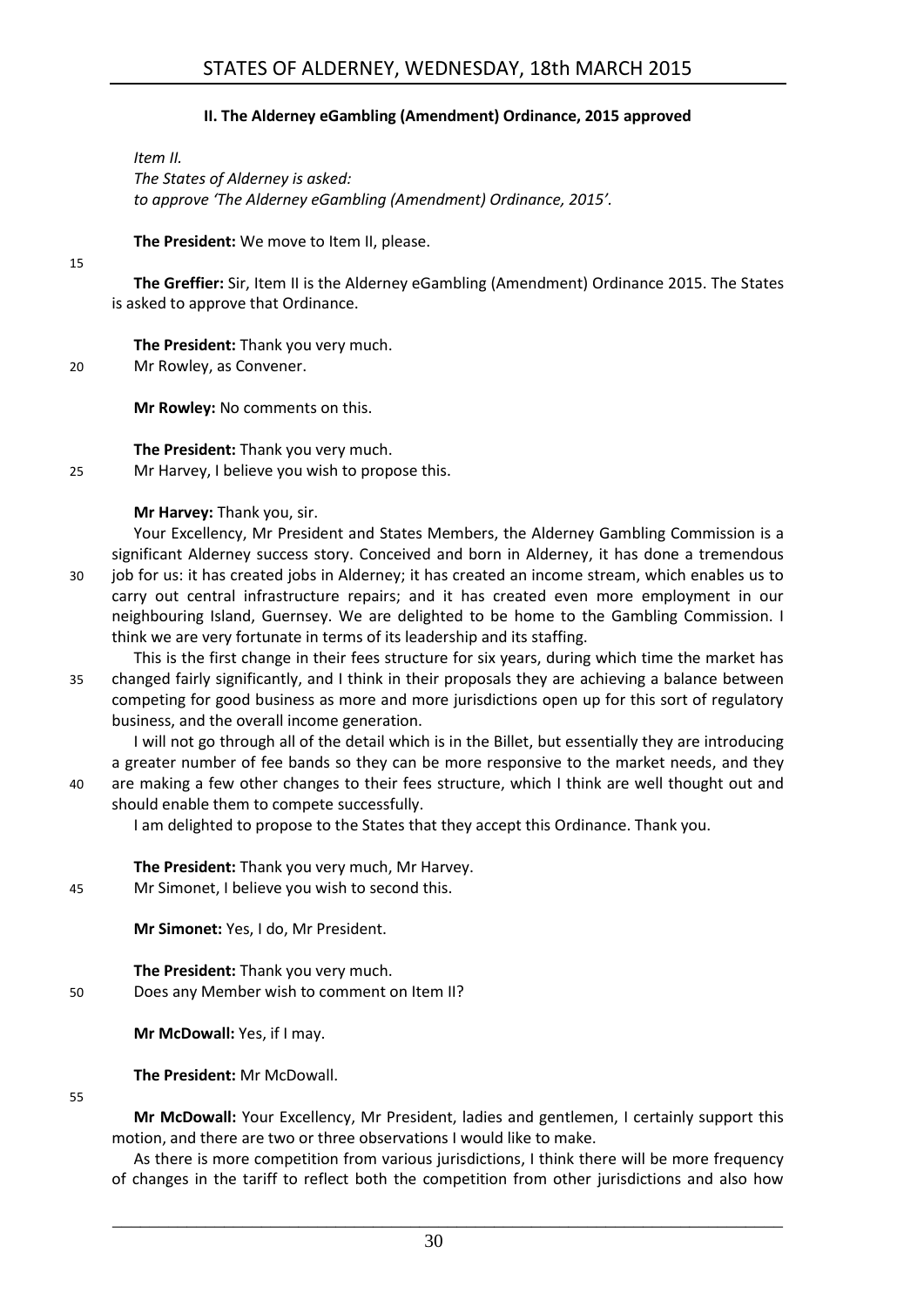60 internet gaming is expanding to include internet games. It is getting wider than gaming. It is important too. This is the first time the tariffs have changed. It looks solid, it looks robust, but it may need some final tweaking, so perhaps there may be some other changes in light of what happens over the next couple of years.

Thank you.

#### 65

**The President:** Thank you, Mr McDowall. Does any other Member wish to comment on Item II?

#### **Mr Birmingham:** Thank you, Mr President.

70 Your Excellency, fellow States Members, as a director of AEGL, the States' gambling marketing firm, I fully support the measures being taken here.

The world of gaming licensing is becoming increasingly competitive and you need to stay ahead of the game, so to speak, to maintain your market position. We are lucky to have an exceptionally talented team at AGCC, a team of international renown, who are always fully 75 aware of the ebbs and flows of the marketplace and, more often than not, not only identify potential issues well in advance, such as the recent UK VAT law changes, but they have the contingency plans in place to mitigate any potential risk, such as these proposed here that rebalance the fees structure to encourage the uptake of new licences.

I feel we must be realistic and may have to brace ourselves for leaner times. A consolidation 80 of business in the marketplace may lead to a downturn in licence numbers, which is why I am glad the AGCC have dedicated so much effort into technical licensing of products in the businessto-business market, which is an area one would hope may be more stable.

I fully support the proposed changes and again congratulate the AGCC on the excellent work that they do for Alderney.

85

**The President:** Thank you, Mr Birmingham. Does any other Member wish to comment on Item II? No. Mr Harvey, do you wish to sum up?

90 **Mr Harvey:** Nothing further to add, Mr President.

**The President:** Thank you, Mr Harvey. Madam Greffier, if you would put that to the vote, please.

*A vote was taken and the results were as follows:*

| <b>FOR</b>    | <b>AGAINST</b> | <b>ABSTAINED</b> |
|---------------|----------------|------------------|
| Mr Tugby      | None           | None             |
| Mr Birmingham |                |                  |
| Mr Jean       |                |                  |
| Mr Harvey     |                |                  |
| Mr Simonet    |                |                  |
| Mr McDowall   |                |                  |
| Mr Rowley     |                |                  |
| Mr Roberts    |                |                  |
| Mrs Paris     |                |                  |
| Mr McKinley   |                |                  |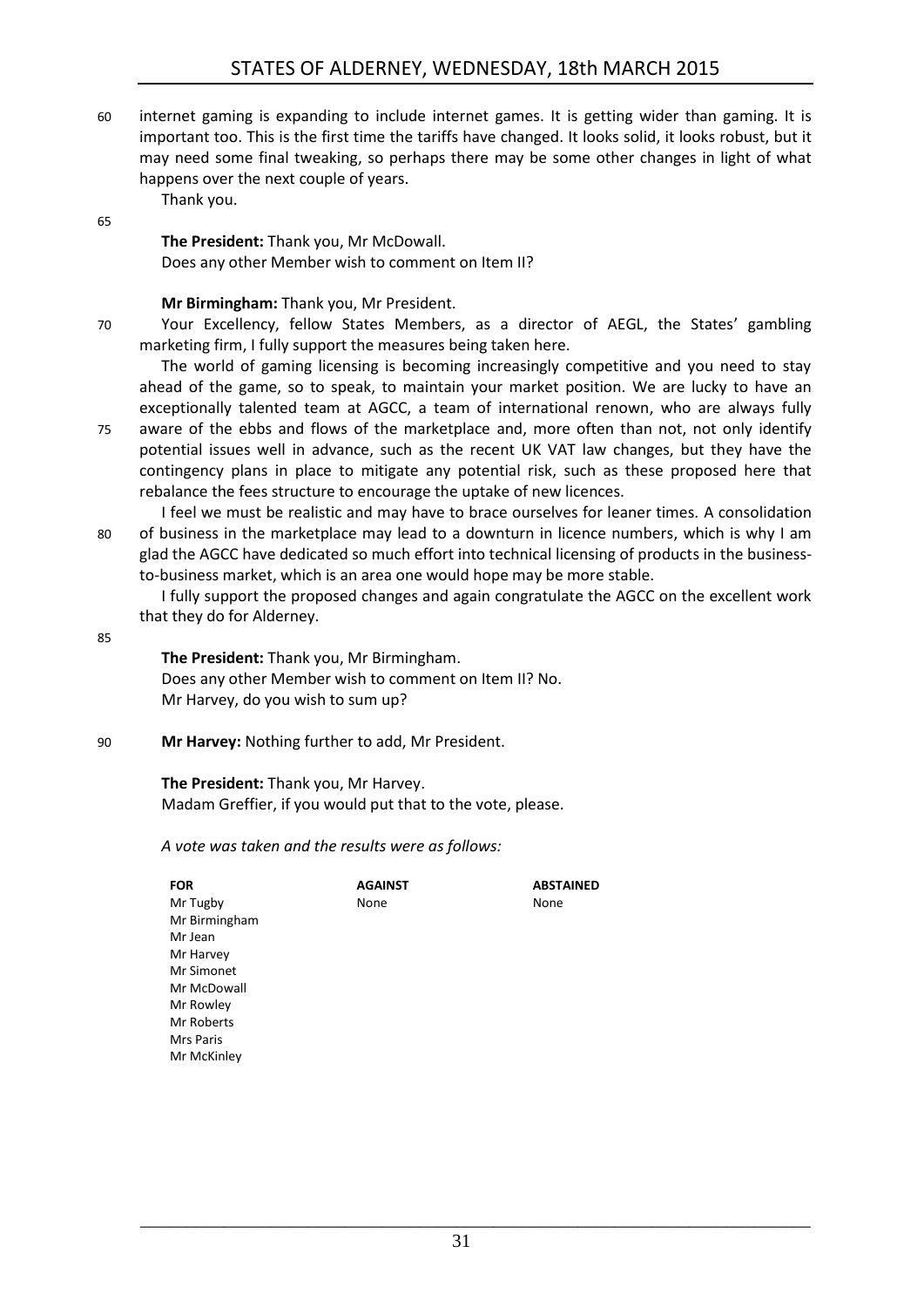#### **III. The Yemen (Restrictive Measures) (Alderney) Ordinance, 2015 approved**

<span id="page-5-0"></span>*Item III.*

*The States of Alderney is asked:*

95 *to approve 'The Yemen (Restrictive Measures) (Alderney) Ordinance, 2015'.*

**The President:** If we could move on to Item III, please, Madam Greffier.

**The Greffier:** Sir, Item III is the Yemen (Restrictive Measures) (Alderney) Ordinance, 2015. The States is asked to approve that Ordinance.

100

**The President:** Thank you. I ask Mr Rowley, as Convener.

**Mr Rowley:** Your Excellency, Mr President, no, there were no comments on this.

105

**The President:** Thank you very much. Mr Harvey, I believe you wish to propose this.

#### **Mr Harvey:** Thank you, sir.

- 110 I think it is very easy for these regular requests to pass Ordinances just to be seen as a rubber-stamping job, and I know that there are one or two Members who might feel that that does not do them justice.
- Very briefly, the background. In February 2014, the United Nations adopted a resolution sending a message of support for Yemen's transition process and reaffirmed the UN's 115 commitment to the unity, sovereignty, independence and integrity of Yemen and condemned terrorist activities. In November 2014, the UN Security Council designated three individuals as subject to asset freezes. Further regulations were introduced to implement this and we are asked now to add our own signature to these measures.
- Do we need to pass these things? Well, I would suggest that, as members of the Crown 120 Dependencies with responsibilities to other nations through the United Nations and heaven knows what other protocols and measures, we are members of the club. We enjoy benefits from membership of that club and there are certain obligations upon us. I believe that accepting these measures for territories and issues, remote as they may seem, are part of the price of memberships of those clubs, so I would ask the States to approve the Ordinance in front of us.
- 125

**The President:** Thank you, Mr Harvey. Mr Rowley, I believe you wish to second this.

**Mr Rowley:** That's right, sir.

130

**The President:** Does any other Member wish to speak on Item III? Mr McDowall.

#### **Mr McDowall:** Yes, thank you.

135 Your Excellency, Mr President, ladies and gentlemen, my stance on these sort of issues is well known. I think a lot of effort goes into this sort of gesture politics; it achieves very little.

I entitle this 'The three men from the Yemen' – it is a bit like a farce, frankly. I have no idea who these gentlemen are, where they live or how important they are. Clearly, the UN thinks they are extremely important. I did run into three Arab gentlemen up the road the other week, 140 asking for a bank to make deposits – I hope they were not the gentlemen from the Yemen!

This is just a total waste of time and effort: gesture politics. I shall be voting against it.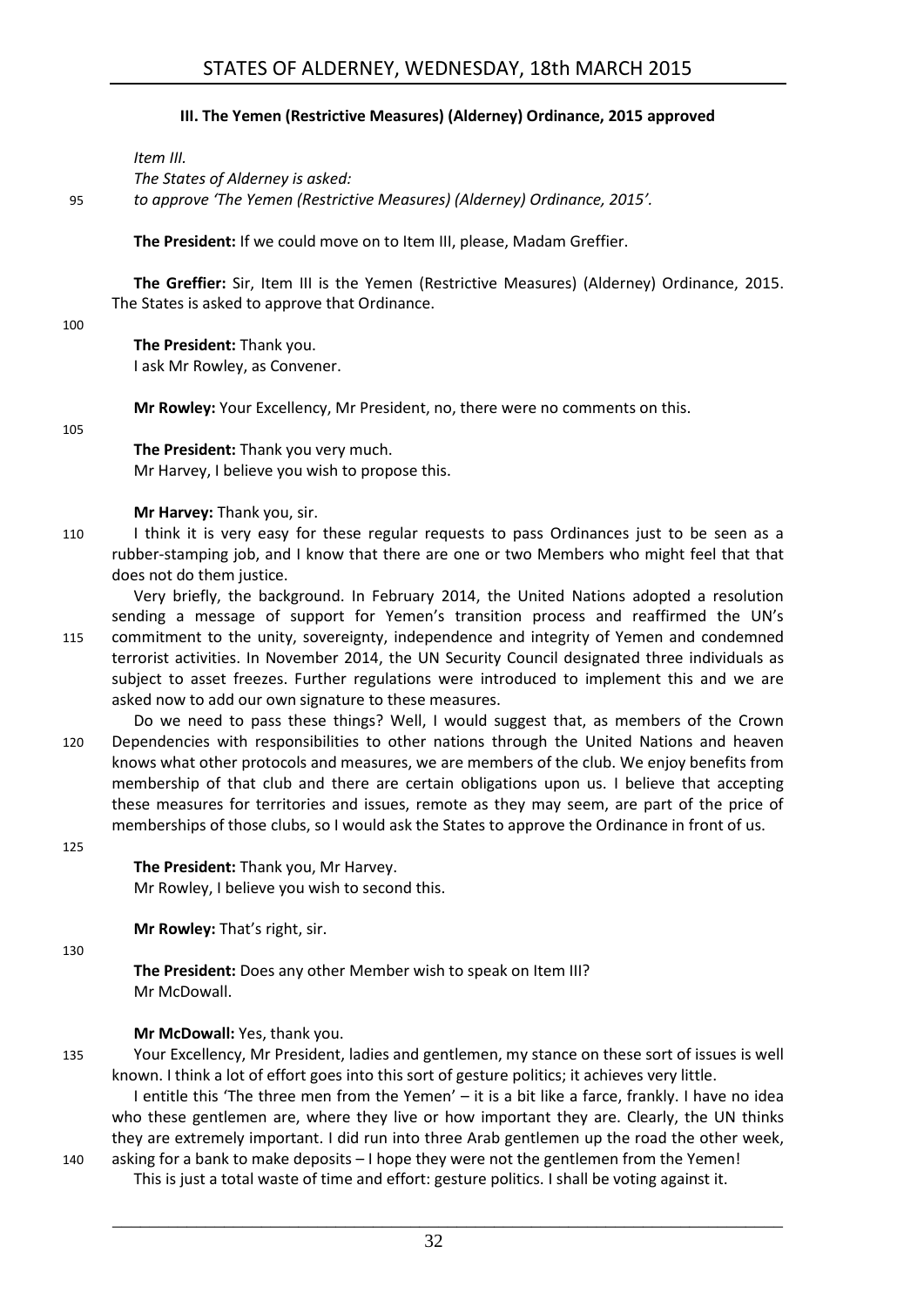**The President:** Thank you very much, Mr McDowall. Does any other Member wish to speak on Item III? Mr Roberts.

145

**Mr Roberts:** Yes. I am in total concurrence with my friend here. I think it is nothing applicable to Alderney. We are not going to trade with the Yemen, I am sure we do not export anything or import anything from them, and I think Alderney is far too small to be involved in this, so I will be voting against.

150

**The President:** Thank you very much, Mr Roberts. Does any other Member –

**Mr McKinley:** Can I just say one thing?

155

**The President:** Mr McKinley.

**Mr McKinley:** This is from a personal point of view, having worked in Yemen and in Oman, next door to Yemen, and fought in a very nasty war against these very rebels. I would support 160 entirely this restricted measure. I have a number of friends still in Oman and Yemen. They are affected daily by this sort of dreadful terrorism. It is not just in Yemen but throughout the Arab world and I think we should do our best to condemn it. We may be a small country, a small nation, a small Island, but we should also condemn this sort of behaviour.

165 **The President:** Thank you, Mr McKinley. Does any other Member wish to speak on Item III? Mr Harvey, do you wish to sum up?

**Mr Harvey:** I think probably everything has been said, Mr President. I maintain that if we are 170 to hold our heads up as a state we have to accept our responsibility for these measures, even though they may appear trivial, unnecessary or remote.

> **ABSTAINED** None

I ask fellow States Members to support this. Thank you.

**AGAINST** Mr Roberts Mr McDowall

**The President:** Thank you, Mr Harvey.

175 Madam Greffier, if you would put that to the vote please.

*A vote was taken and the results were as follows:*

**FOR** Mr McKinley Mrs Paris Mr Rowley Mr Simonet Mr Harvey Mr Jean Mr Birmingham Mr Tugby

**The Greffier:** That is carried, sir.

**The President:** Thank you very much, Madam Greffier.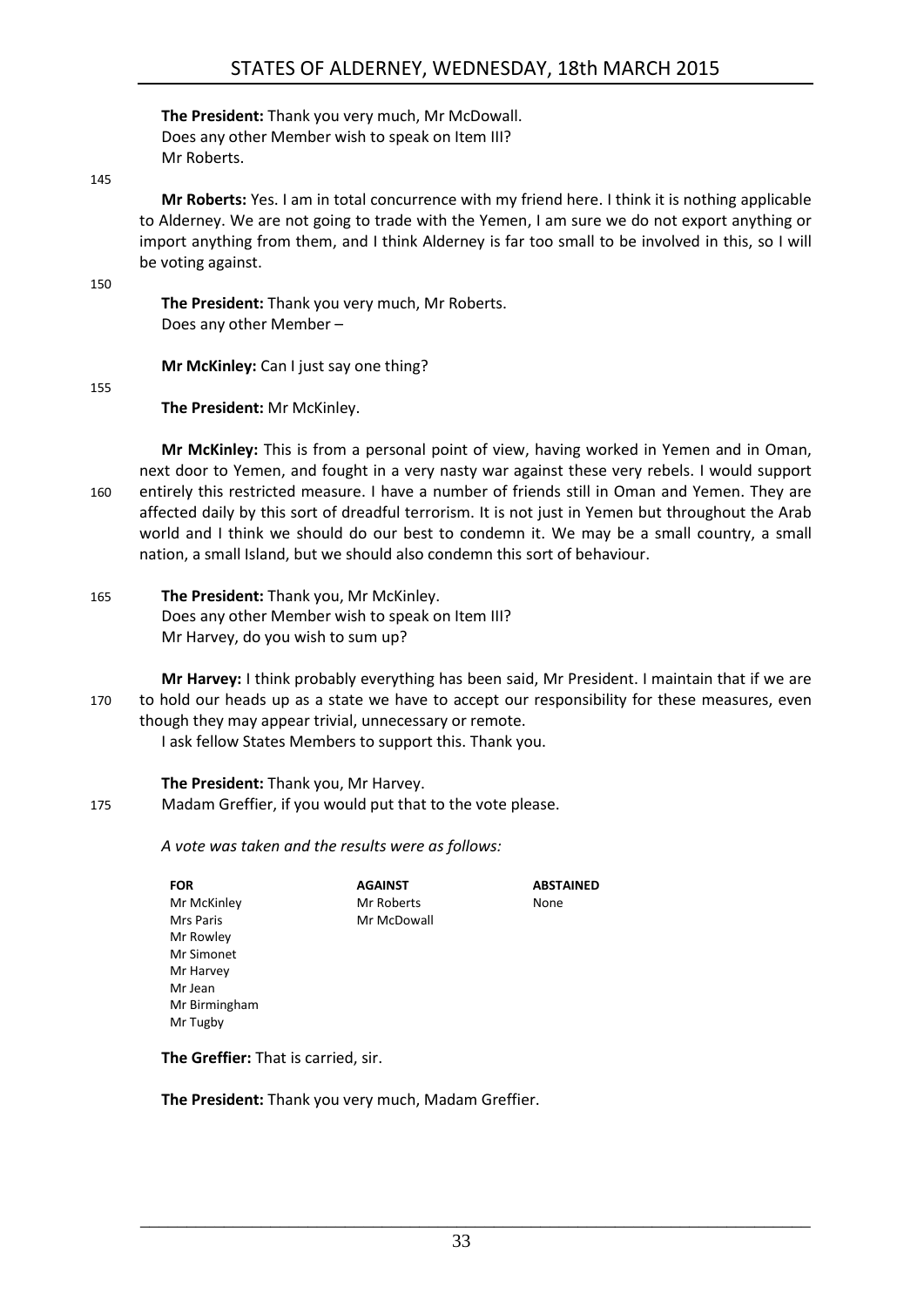#### **IV. The Crimea and Sevastopol (Restrictive Measures) (Alderney) (Amendment) Ordinance, 2015 approved**

<span id="page-7-0"></span>*Item IV.*

*The States of Alderney is asked:*

180 *to approve 'The Crimea and Sevastopol (Restrictive Measures) (Alderney) (Amendment) Ordinance, 2015.*

**The President:** Can we move on to the next Item, please.

**The Greffier:** Thank you. That is Item IV, sir: The Crimea and Sevastopol (Restrictive 185 Measures) (Alderney) (Amendment) Ordinance, 2015. The States is asked to approve that Ordinance.

**The President:** Thank you very much.

Mr Rowley, as Convener, were there any comments on this item?

190

**Mr Rowley:** Yes, sir; there were a number of comments, in fact.

There was a written question in part two of the meeting, which wanted to know what the land titles –

195 **The President:** We are talking about Item IV, Crimea and Sevastopol.

**Mr Rowley:** Oh, I beg your pardon. Sorry, no comments on that.

**The President:** Thank you very much indeed.

200 Mr Harvey, I believe you wish to propose this.

#### **Mr Harvey:** Thank you, sir, yes.

This is another of these Ordinances relating to events and people far from here. In this particular case it is adding a further tightening of certain sanctions and restrictions in respect of 205 the area of Crimea and Sevastopol, in particular with reference to ships.

I am well aware that one of my colleagues, something of a historian, will be telling us all about the background to this, so I just establish that in February 1954 the Presidium of the Supreme Soviet Union issued a decree transferring Crimea from the Russian Soviet Federative Socialist Republic to the Ukraine. This transfer was probably made illegally – there certainly 210 seems to be plenty of evidence of that. However, in 1997 a treaty between the Russian Federation and Ukraine, Russia recognised Ukraine's borders and accepted Ukraine's sovereignty over Crimea. Does any of this matter? Well, it does to the people in the Crimea and in Ukraine.

Do sanctions help? I know again there is a view that sanctions achieve very little. I do not 215 think that is true. I think it is very evident that sanctions applied to Russia are affecting their modest economy. Whether they will be successful, who can say?

Do they cause collateral damage? Yes, of course they do. Economic sanctions always, unfortunately, affect people beyond those responsible for unacceptable policies. On the other hand, I suspect being affected by a sanction which increases prices is rather preferable to a 220 sanction which involves bombs and other means of lethal destruction.

It is very easy to say it is not our problem, but we are one world, one very small world, and I believe that this is again a measure which we have to pass as part of the responsibilities as a Crown Dependency. So I would recommend that we have this measure, that we do not turn our face away from those who breach treaties and see force of arms as a way of resolving matters,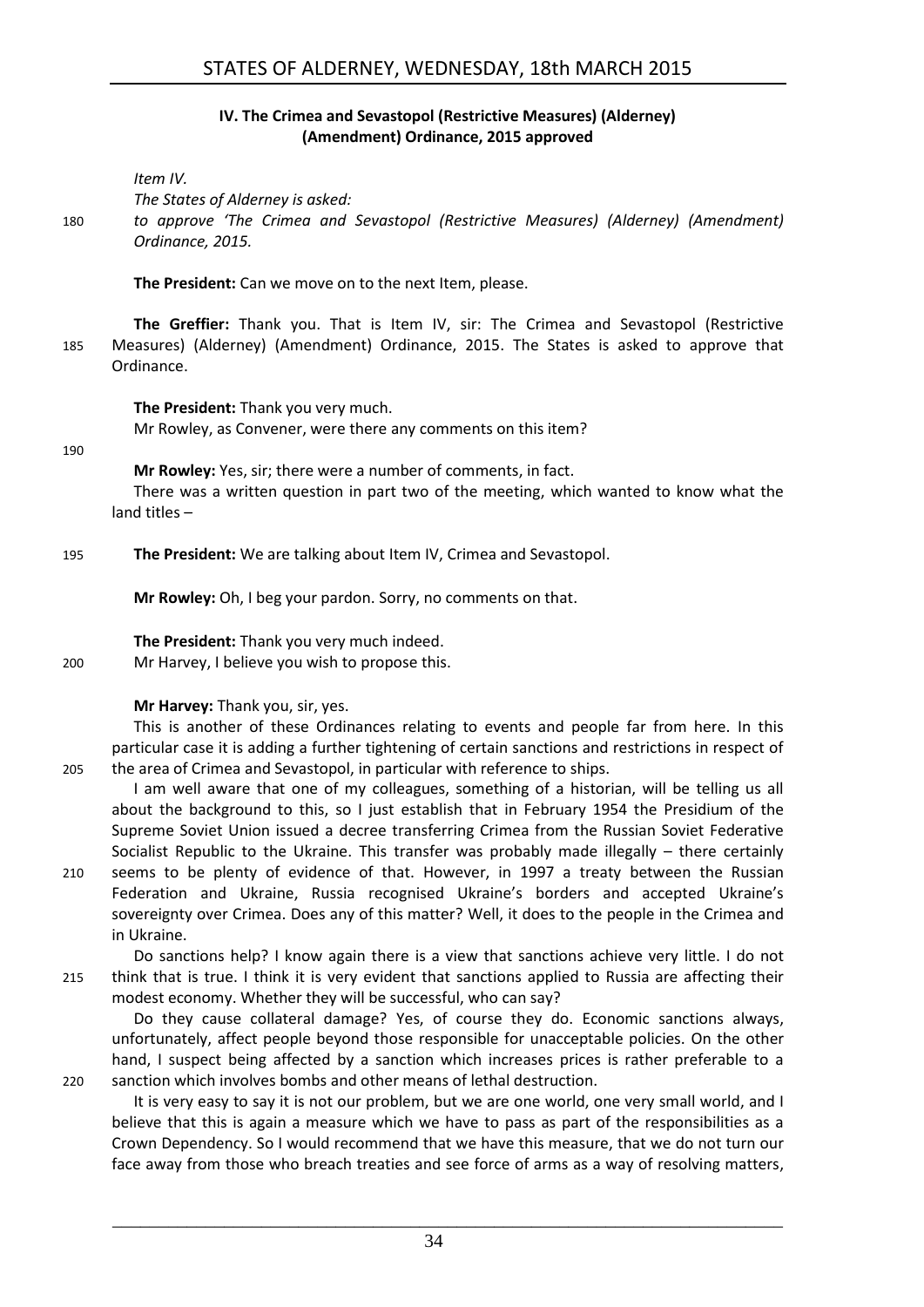225 even though we may have done so ourselves in the past. How far back do we go on legitimacy? Do we go back 50 years? Do we go back 500 years? Do we go back 2,000 years? The fact of the matter is the human race hopefully moves on, civilisation does gradually improve – despite the cynics' views – and settling matters by force of arms is not an acceptable practice.

I ask Members to endorse this amendment.

#### 230

**The President:** Thank you, Mr Harvey. Mrs Paris, I believe you wish to second this.

#### **Mrs Paris:** I do.

235 Your Excellency, Mr President and fellow States Members, we are being asked again to implement sanctions; this time as an EU response to the illegal annexation of Crimea and Sevastopol.

I know many of us consider this is not relevant to us. We consider ourselves maybe too small and remote from many of the worrying developments there are in the world for it to matter 240 whether we take a view or not, but a look at our own history and our own history within living memory shows that even we were not safe from the territorial ambitions of an aggressive nearby country. Surely we must have some fellow feeling for what is going on in the Ukraine.

I think, however little or poorly it works, jaw-jaw has to be preferable to war-war and we should stand shoulder to shoulder with Europe's democracies to show our disapproval of 245 Russia's actions. How can we do otherwise? As I said the last time we had a problem here with Russia and with Ukraine, never send for whom the bell tolls; it tolls for all of us.

#### **The President:** Thank you, Mrs Paris.

Does any other Member wish to speak on Item IV – in a succinct manner? 250 Mr McDowall.

#### **Mr McDowall:** Yes.

Your Excellency, Mr President, ladies and gentlemen, this particular Item adds ships – I assume cruise ships – to the sanctions. It is quite interesting, because I am sure Mr Putin will be 255 quaking in his boots at this as much as he is with Mr Juncker's threat of a European army, but the fact is that Russia is building up its fleet in this area and it does not want too many ships cluttering up the port, frankly. The other way round this is, of course, that the ships moor in the bay and launches come from Sevastopol to pick the people up to take them in – simple as that. So this is another futile, useless piece of sanction.

260 I shall be voting against. Thank you.

#### **The President:** Thank you, Mr McDowall.

Mr McKinley, I believe you wish to say something on this.

265 **Mr McKinley:** Your Excellency, Mr President, actually, one thing I meant to say in the previous Item, which is relative to this also, is that a frequent visitor to Alderney and a member of my regiment, called Tim Taylor, was actually killed in Oman, on the Yemen-Oman border, in 1972. His sister and her husband have a house here in the High Street, so there is an Alderney link to some of these people who die in these dreadful countries – they are not dreadful 270 countries; it is just they are dreadful regimes that run them – and so I will support this.

**The President:** Thank you, Mr McKinley. Does any other Member wish to comment on this Item? Mr Birmingham.

275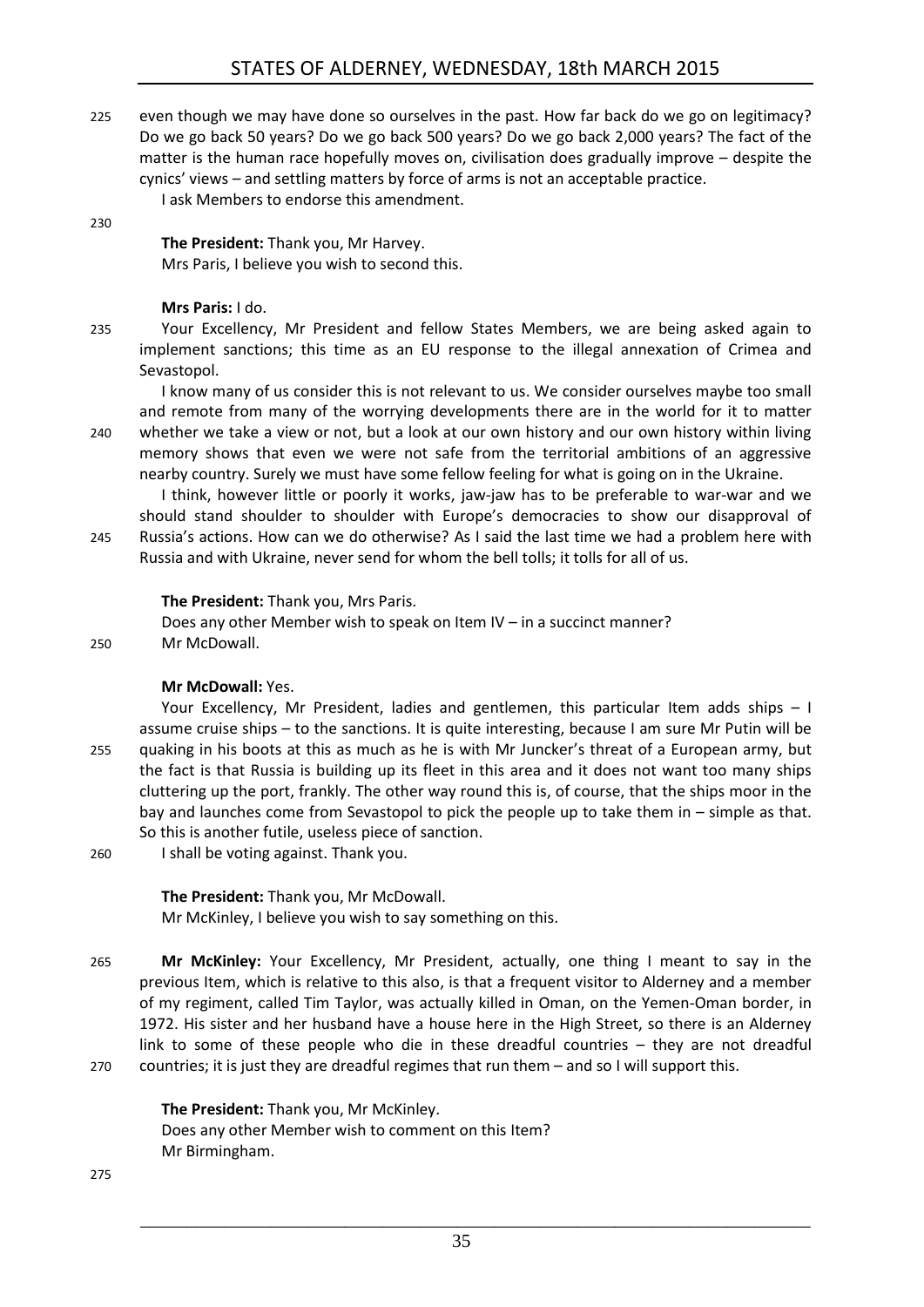#### **Mr Birmingham:** Thank you.

Mr President, your Excellency and fellow States Members, I had the privilege of proposing the original restrictive measures Bill at the September States meeting last year and I would just like to continue to express my support for continued sanctions against those responsible for the 280 dangerous and internationally illegitimate actions that have occurred in the whole region of the eastern Ukraine.

At the September meeting Mr Simonet joked about keeping an eye out for men with snow on their boots, I seem to remember. It seems, as it turns out, it is not men with snow on their boots we need to be concerned about, but it might be bears in the air.

285

**The President:** Does any other Member wish to comment? Mr Roberts.

**Mr Roberts:** Yes. I would just like to support Mr McDowall on this. We are such a small 290 community that we would make no difference here. Crimea was annexed but there was not a lot of opposition when Crimea was annexed. They feel a great affinity towards the Russian side. If you had had an election in the Crimea on which way they wanted to go, I have no doubt that they would have voted to go with Russia. This is a European view that they do not like it, because it is the Ukraine. In my view, Crimea, if you had asked them for an election, would have 295 voted to stay on the Russian side. It is just a view. I will not be supporting this matter.

**The President:** Thank you, Mr Roberts.

Does any other Member wish speak on Item IV? In that case, Mr Harvey, would you care to sum up?

#### 300

#### **Mr Harvey:** Thank you, sir.

An interesting and hopefully relatively brief debate – serious to those who are concerned about world affairs. I am not convinced that the size of a government in any way reduces its moral responsibility and authority to make the right decisions, whether the oligarchs are 305 quivering in their boots or not.

> **ABSTAINED** None

Again, all I can say is I recommend this to the Members. Thank you.

**AGAINST** Mr McDowall Mr Roberts

#### **The President:** Thank you, Mr Harvey.

Madam Greffier, would you put this to the vote, please.

#### 310

*A vote was taken and the results were as follows:*

| ruĸ           |
|---------------|
| Mr Tugby      |
| Mr Birmingham |
| Mr Jean       |
| Mr Harvey     |
| Mr Simonet    |
| Mr Rowley     |
| Mrs Paris     |
| Mr McKinley   |
|               |

**FOR**

**The Greffier:** Thank you. That is carried, sir.

**The President:** Thank you very much, Madam Greffier.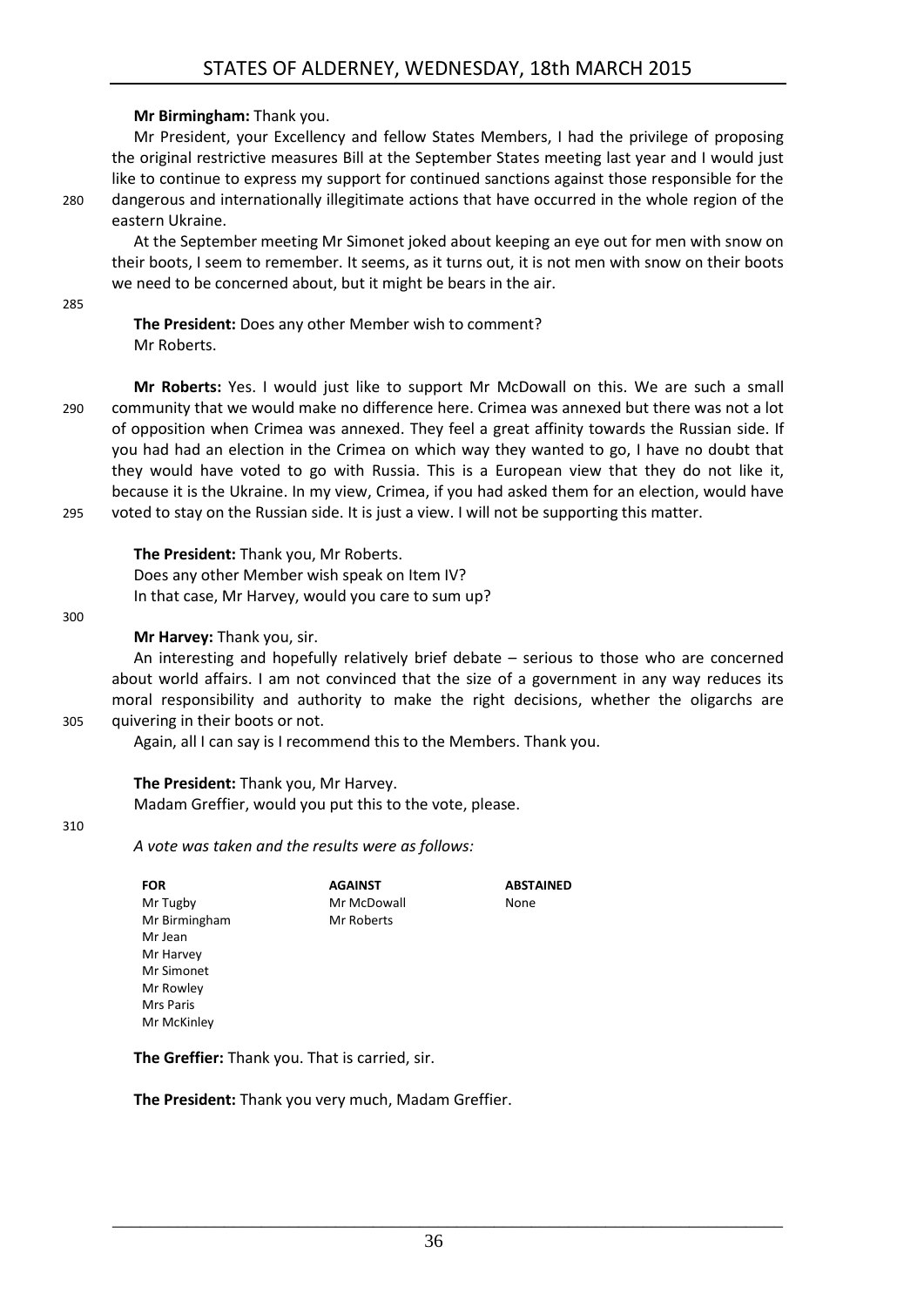#### **V. Lager Sylt – Legal protection of site – Item approved**

<span id="page-10-0"></span>*Item V.*

*The States of Alderney is asked:*

315 *to debate the matter of the legal protection of the area of land containing Lager Sylt and resolve to direct the BDCC to undertake those measures that the BDCC deems necessary to seek such legal protection.*

**The President:** Can we move on to Item V, please.

320

**The Greffier:** Sir, Item V is the Lager Sylt proposal. The States is asked to debate the matter of the legal protection of the area of land containing Lager Sylt and resolve to direct the BDCC to undertake those measures that the BDCC deems necessary to seek such legal protection.

325 **The President:** Thank you very much, Madam Greffier.

Mr Rowley, as Convener, I believe you have something to say on this.

**Mr Rowley:** I do, sir, yes. Hopefully, I have got the right one!

Your Excellency, Mr President, there were a number of observations about this.

330 There was a written question in the part two section which asked for the land title references for the site of Lager Sylt, and these were… There were quite a number of them, so I will not read them out but they were identified by Mr Birmingham.

There was another question, which asked whether the Committee had invited representations regarding the registration of Lager Sylt as a conservation area under section 48 335 of the Law, and it was answered that the request for representations is part of the process specified in the 2002 Law. That takes place once the States agrees to the process going forward. That decision is the point of the debate. It was further pointed out that all this information is available on the planning board for the public.

There was a further query: can the owners of the land be named? It was pointed out that this 340 information is actually available in the court office but is immaterial at present.

Another one: why isn't there a plan of the area included in the Billet, as not everyone understands the reference numbers? It was clarified that all the relevant information is available on the planning board at the planning office. The principle of protection is to be established first.

And then, finally, it was asked how did Lager Sylt become an issue for protection – was it 345 through the States or was it an initiative from another party? It was clarified that the stimulus came from outside the States.

That was it.

**The President:** Thank you very much, Mr Rowley.

350 Mr Birmingham, I believe you wish to propose this.

#### **Mr Birmingham:** Thank you very much.

Mr President, your Excellency and fellow States Members, one of the roles of the BDCC, under its operation of the Building and Development Control Law 2002, is the protection of the 355 Island's archaeological, historical and cultural heritage. Part 7 of the Law, which is entitled 'Historic buildings & ancient monuments', was originally adopted by the Island in 1989 and now forms part of the 2002 consolidated Law. In part 7, section 46 of the Law, under 'Registration of conservation areas' it states: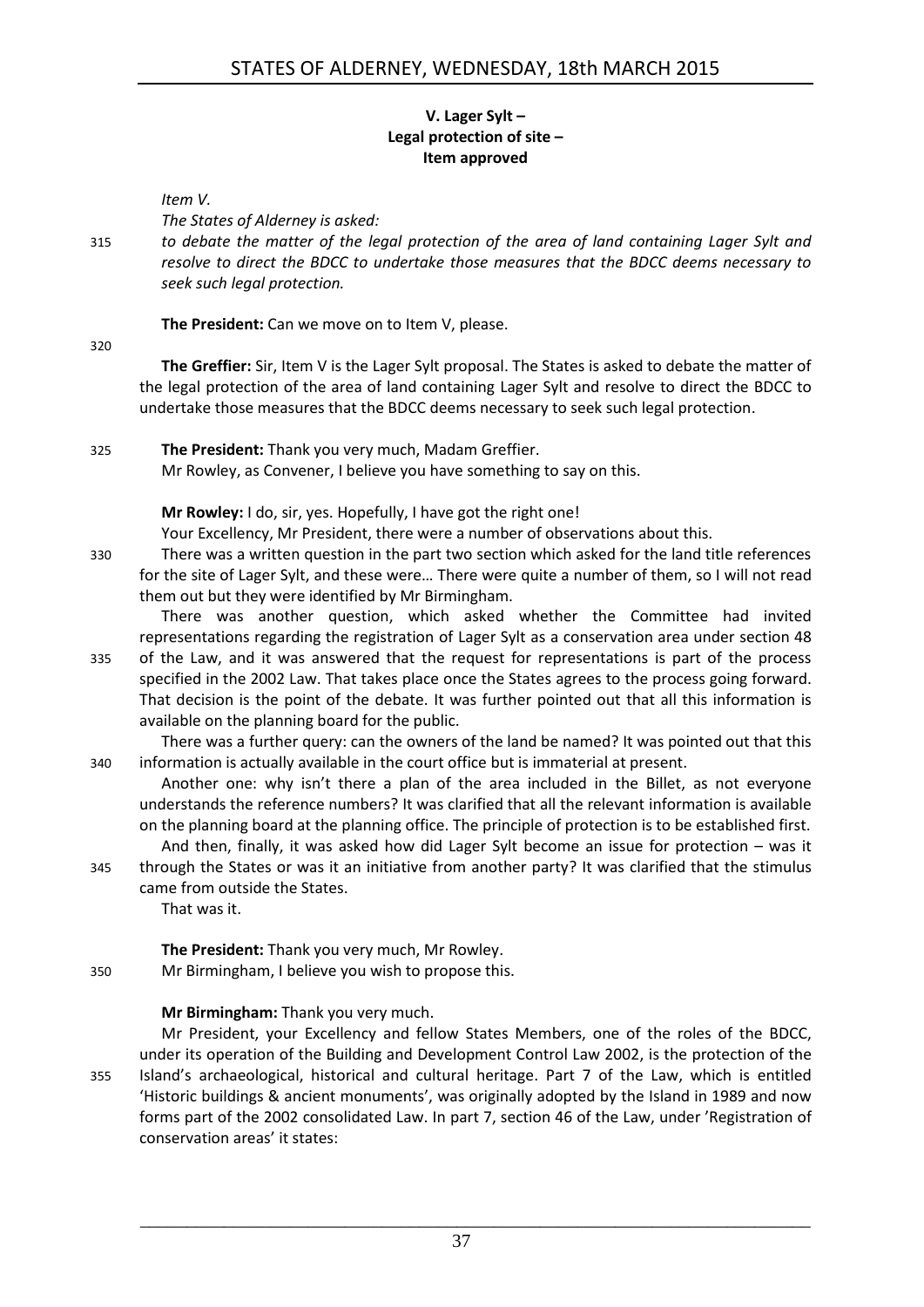'If the Committee is of the opinion that any area is an area of special historic or architectural interest the character or appearance of which it is desirable as a matter of public importance to preserve or enhance, the Committee may, subject to the provisions of section 48, designate the area as a conservation area and direct that it be registered as such in the Register of Historic Buildings by the Clerk of the States, and the Clerk of the States shall thereupon make such entry in the Register of Historic Buildings with respect to the area so designated as the Committee thinks fit.'

Any area, once registered for conservation, is automatically afforded additional protection, 360 under the 2002 Law, from two specific sections, those being section 8, which is entitled 'Additional matters to be taken into account in relation to historic buildings and conservation areas' and section 9, which is entitled 'Special conditions in relation to historic buildings and conservation areas'.

The Committee can also seek protection for an area through the Land Use Plan reviews 365 process by seeking specific zoning, such as protected areas status, and this process takes place at least once every five years and is due to take place again in 2016.

At its meeting on 3rd February the BDCC discussed the matter of the former Second World War slave labour camp known as Lager Sylt. This had been prompted by discussions about the former camp at the January meeting of the Policy and Finance Committee standing from recent

- 370 representations made to States Members by members of the public regarding the site's historical significance. Those discussions were based on the available information regarding Lager Sylt but were fundamentally based on the documented facts. These are: that Lager Sylt was operated and run by the SS-Baubrigade I between 1943 and 1944; that administratively it was a sub-camp of the Neuengamme concentration camp near Hamburg; and that a significant
- 375 number of slave labourers lost their lives while inmates of the camp. One fundamental factor is undisputable: Lager Sylt is the site of the only Nazi concentration camp ever established on British soil. In the view of the Committee, this in itself is enough to meet the criteria of a site of special historic interest under section 46 of the Law.
- The BDCC has the power, under the mandate given to it by the full States under the 2002 380 Building Development Control Law, to seek conservation status without reference to the full States. This means that the decision to conserve the site will therefore be taken in committee. However, this meant that the BDCC were unable to take into account the views of the public or the views of the other Members of the States, as they had not had a forum in which to express them. Therefore, the BDCC agreed that the matter should be put on the Billet for debate at the
- 385 full States, as is allowed under the rules of procedure. The Committee was of the opinion that, as this was a matter that could be of significant public interest and a potentially very emotive matter, it deserved such a forum for discussion. Also, this allowed for the matter to be addressed by any member of the public who wished to speak on the issue at the People's Meeting, a route that would not otherwise have been open.
- 390 Furthermore, by asking for a resolution of all the States Members, the Committee would be able to better assess the level of support for the principle of seeking extra protection, but it has to be well understood that the outcome of any resolution, either in support of or against, is not binding on the BDCC, who have the final authority to act on this matter granted to them by the 2002 Building and Development Control Law. It was felt that by acting in this way it would allow
- 395 the Committee to establish the level of consensus on the principle of seeking protection for Lager Sylt before the Committee commenced upon the actual process of seeking registration of the area under sections 45, 48, 49 and 50 of the 2002 Law. The process for registering a site as a conservation area is clearly laid out in that Law.
- The purpose of this evening's debate is to agree on the principle behind seeking extra 400 protection for the site under the planning law and the level of that support. The BDCC is not asking for new powers or authority over or above those already granted to it. This Item is there to gain the views and opinions of the other States Members and to also gain that feedback from the public.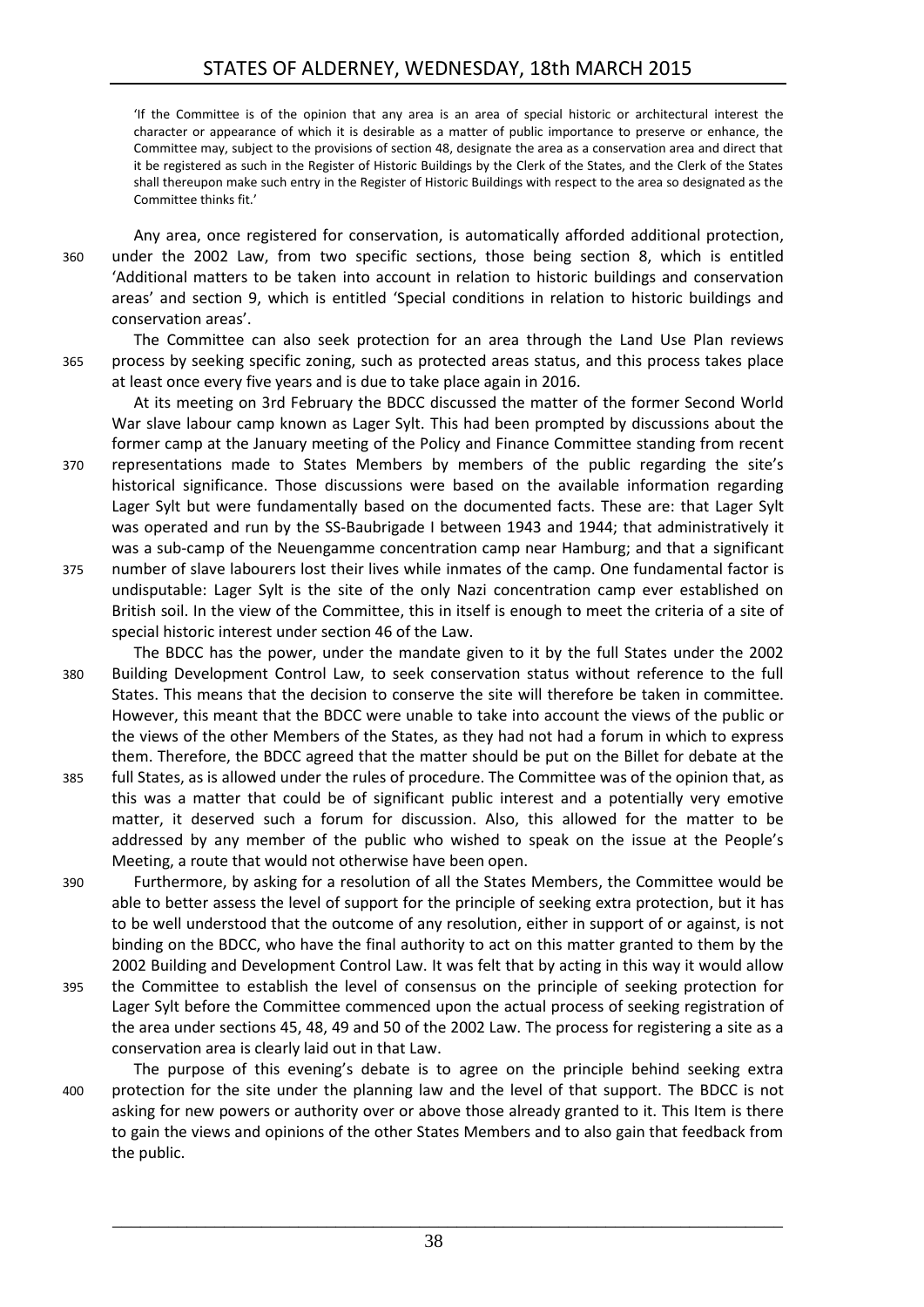#### STATES OF ALDERNEY, WEDNESDAY, 18th MARCH 2015

In my view, Lager Sylt clearly meets the criteria for extra protection under the Law and I 405 await the views of my fellow Members with interest. I hope that they agree with my belief that it is the right course of action to undertake measures to protect this historically significant site, one that not only is unique to Alderney but is of national, if not international, importance.

**The President:** Thank you, Mr Birmingham.

410 Mr Roberts, I believe you wish to second this.

**Mr Roberts:** Yes, I would like to second this, Mr President.

Thank you, Mr Birmingham, for your detailed explanation for the BDCC and what we are seeking. Something as important as this should be decided by us all, and I am very glad tonight.

415 This legislation we seek is to protect something that is now as important as the Roman Nunnery, the forts around Alderney, the green belt – and now Lager Sylt. It was the only SS-run camp on British soil. Lager Sylt may very well one day be recognised and awarded status as a European heritage site, and in my view it will be. It really is that important and is not only only unique in Channel Islands history, but Great British and European history too. It is totally unique 420 within the Islands and Great Britain, totally unique.

Many different views are held on what happened here and we are all entitled to our different view, as we all recognise. The truth is not for one of us. We will not know the facts until the British open their files in 2045. That is when we will know the real truth.

- Reports show that one third of the camp's unfortunates lost their lives in the SS takeover in 425 1943, according to surviving POWs. That is approximately 333 men in three months. Before the SS left, they burned it to the ground. I do not seek to sensationalise Camps Hill, neither do my colleagues; I do not need to capitalise either. All I seek is an honest memorial to those men and women who died there. My parents, my grandparents and my great grandparents all left on the boats, never to imagine what was to be done in their absence or to have any power whatsoever
- 430 on the outcome. At this moment, this Bill is just to afford the full protection that it so rightly deserves for the memory of those poor souls who lost their lives so far from home. They stood with us against the Nazis in World War II, which is right and very just in this 70th-year anniversary.

I urge all the States to support this and the BDCC, and protect this unique part of our history 435 in the name of compassion and sympathy. It is time and it is long overdue. Thank you.

#### **The President:** Thank you, Mr Roberts.

Does any other Member wish to speak on Item V? Mr Jean.

440

**Mr Jean:** I would like to say, your Excellency, sir, fellow States Members, that this is hurrying, or jumping the gun a bit for me. I am just a bit concerned about this, that we could have waited until the Land Use Plan.

- I also wonder… There are several land owners involved. To me the significance of the camp is 445 of great importance, but also I am mindful of people's opinions and I would like to know was there any consultation with the landowners – were they included in this? I actually believe it would have been possible for us to have a consultation with them and bring them with us, on board on this project, and do it perhaps in a more complete way through the Land Use Plan. I know you have the powers through your Law to do this, but I still feel the correct way to have
- 450 done this was to give those people… I know they could have come to the People's Meeting as well, I accept that; but we have seen one letter in one of our publications which was not very happy about it, and what I am wanting to know is if the Building and Development Committee did have any consultation with these landowners  $-1$  think there are some five or six of them; there may be more – and what that consultation yielded. I think that would be a very interesting 455 start for me on this project.
	- 39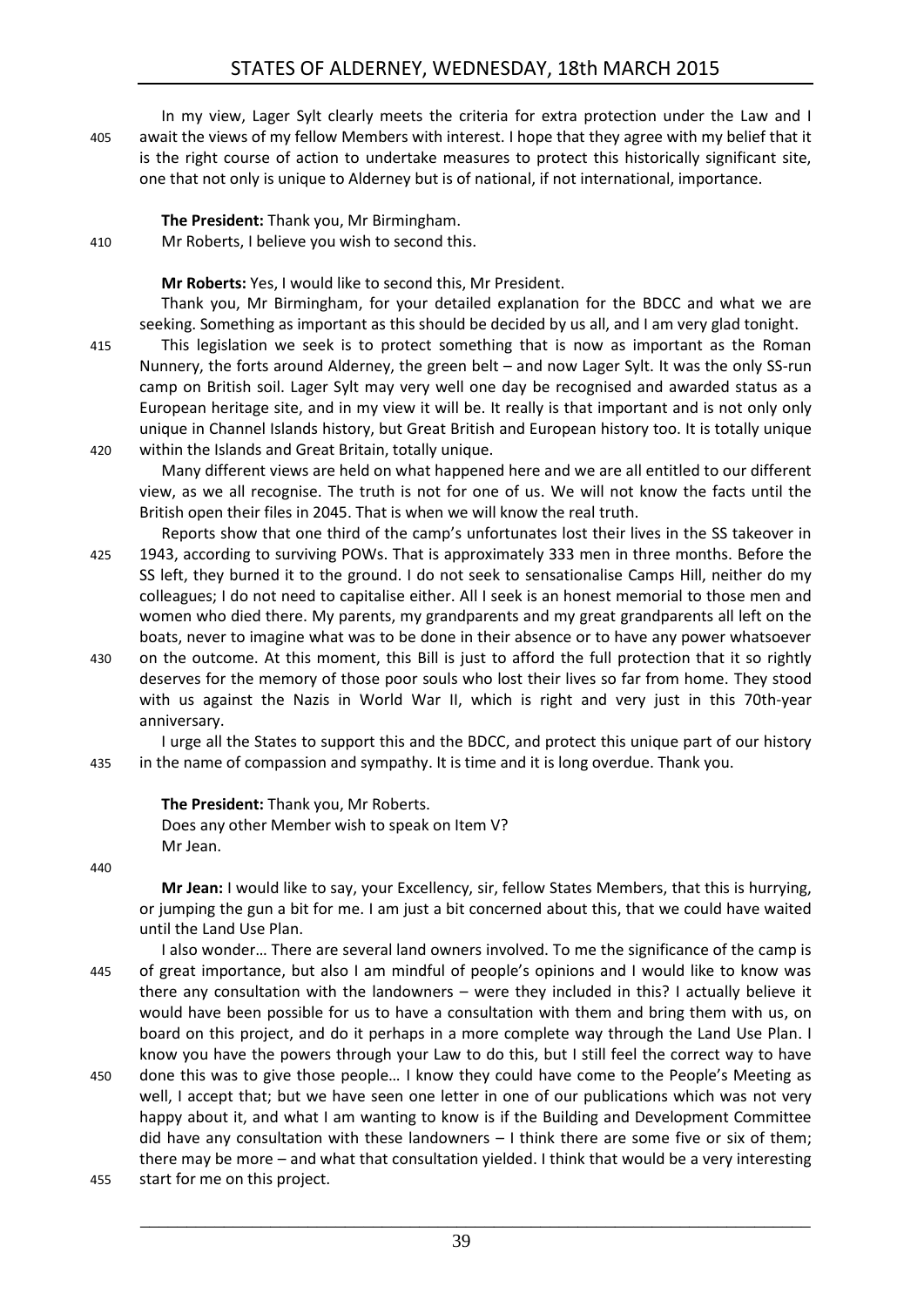I just also would add that I feel it should have been done under the Land Use Plan, because it really is not that far away.

I am not trying destabilise this, but there is also a certain amount of protection by the fact that the land itself is in the green belt.

460

**A Member:** Yes, it's true.

**Mr Jean:** So this could have actually been taken ahead to the Land Use inquiry, where perhaps the landowners might feel that they were better able to give recorded representation 465 and make their views known to the States of Alderney.

Thank you.

**The President:** Thank you, Mr Jean. Does any other Member wish to speak on this? 470 I will take you, Mr Harvey, first.

**Mr Harvey:** Thank you, sir.

I certainly agree with those Members who identify in the former Camp Sylt something of unique and special interest, something about which we probably do not really know enough. 475 Some might prefer it that we did not know any more about it.

I am slightly puzzled on a couple of issues and I am hoping that my colleague, Mr Birmingham, can clarify these in his summing up. I too wonder why there is the urgency to act on this now rather than wait for the Land Use Plan. Is there some perceived threat to the site? And what special protection do sections 8 and 9, if I have them correctly, confer upon the

480 site? It has been there for 70 years, or thereabouts. Is there a particular reason we need to decide on this urgently at the moment? Perhaps we could get some clarification on those matters.

That the site should be protected in some way I am totally in agreement with; it is just the best mechanism to achieve it.

485

**The President:** Thank you, Mr Harvey. Mr McKinley.

**Mr McKinley:** Your Excellency, Mr President, my question is really for Mr Birmingham. Has 490 the site been declared a site of historic significance? If it has, then it is already registered as a protected site and it should be registered therefore in the Register of Historic Buildings held by the Greffier. If it has not been registered as a site of historical importance, then that is the first step. I think, hopefully, that will stop… We are not talking really about further building. We know it is on the green belt and I take fellow States Members' views on that: it is on the green belt and 495 it is already protected from further building. I think what we are actually looking at is protection from further destruction, and that is the point that I would like to make, Mr President.

**The President:** Thank you very much, Mr McKinley. Does any other Member wish to speak on this?

500 Mr Tugby.

**Mr Tugby:** Your Excellency, President and fellow States Members, no matter how long I am in the States, the States never cease to amaze me with some of these things that they bring forward.

505 Here we are in an Island which is having great financial problems at the moment and crying out for some clear leadership in the way we are going, and the only thing  $-$  it is three months into the year – we can bring to the States is protecting somewhere which has not had any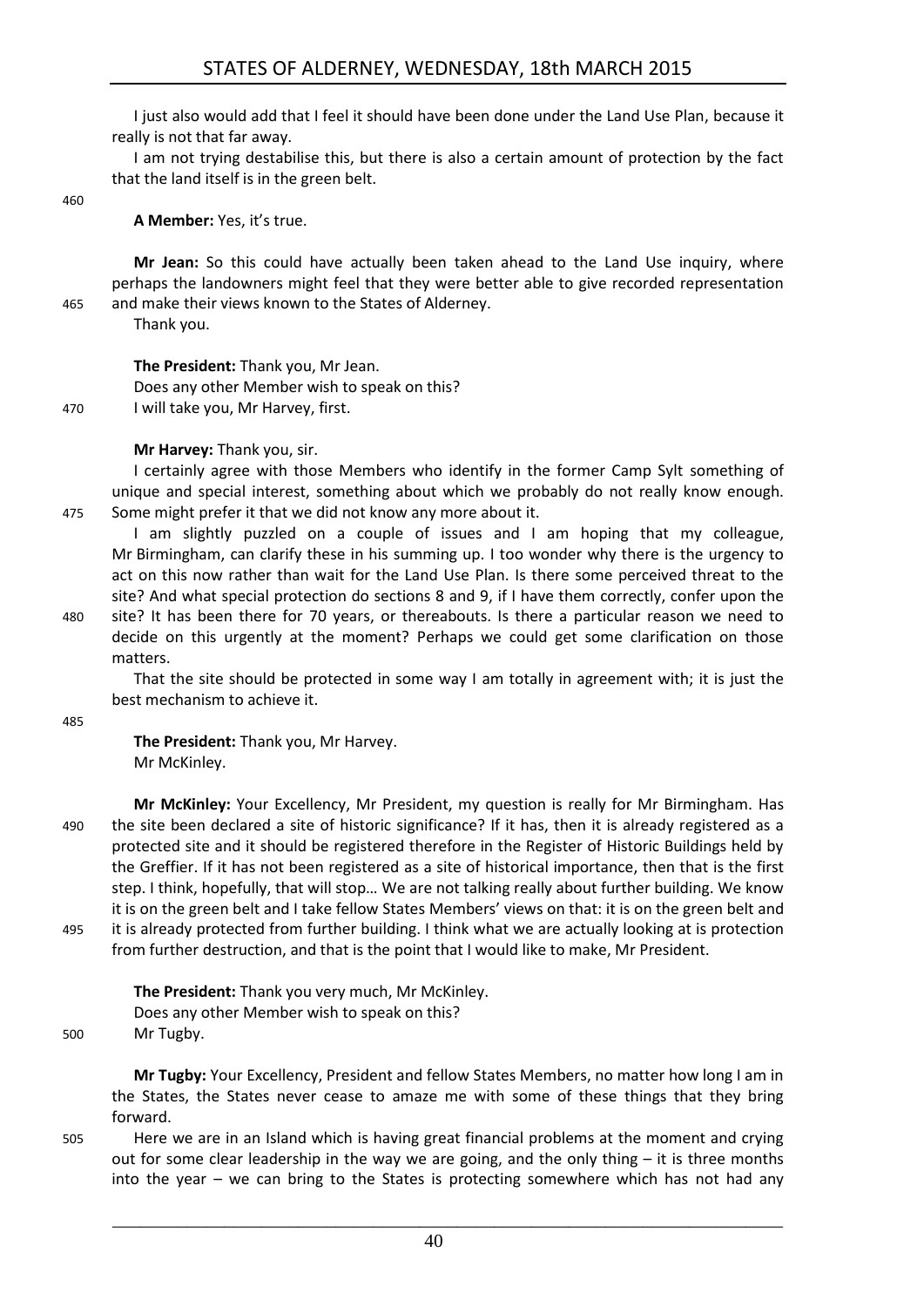protection in the previous 70 years. All that is there is a concrete trough and a load of bramble bushes. There is nothing – no other buildings, nothing – and here we are debating whether we

510 need to protect it even more.

The Building Committee has even got the authority already to stop any development there, and they are coming to the States wanting more authority. That is one of the problems with the Building Committees over the years: they keep bringing more and more laws into Alderney, and regulations, just holding Alderney back half the time because that is what that Committee… I 515 have blamed the Committee over the years partly for the recession in Alderney, but no doubt

some fellow States Members will not agree with this.

I do not suppose many States Members have taken into account that it is bordering on to the Airport. Every year, the CAA come over and it is their job to find faults, and each year they extend the width of the runways on a regular basis. They were here the day before yesterday –

520 no, yesterday, in fact – looking what they could bring in next, what rules and regulations. If we make it a historical site and nothing can happen on it, what happens if they come and say, 'Oh we're going to extend the width of the runway again', which they do on a regular basis? You have only got to think how much they have extended the width in the last 40 years. Every time they come, they find something; that is their job. If they do not find any problems they are 525 unemployed, basically, so you can guarantee they will find something.

If there were buildings or something there worth conserving I might have a different opinion on it; but there is nothing, apart from a broken old wash trough, I presume it was, and a load of brambles. Nobody has built on it in 70-odd years, and they are not likely to, I shouldn't imagine, with this present States or any States in future, and you would not be allowed to build next to

530 the Airport anyway. So why on earth, with all the things we need to be doing in this Island, can't we bring anything more important to this States, in the third month of the year, than this? It is unbelievable! I am sorry, sir, if it seems as though I am wasting my time on these things

**The President:** Thank you, Mr Tugby.

535 Mr Rowley.

**Mr Rowley:** Yes. Your Excellency, Mr President, I would just like to say it seems to me that really what we are doing is formally recognising the importance of the site, rather than anything else; and as Mr McKinley said, the need would be really to prevent any further destruction 540 rather than prevent people building on it, which they, of course, cannot do. So it is really just about formal recognition.

Thank you.

**The President:** Thank you, Mr Rowley. 545 Does any other Member wish to speak on this?

#### **The President:** Mr Roberts

**Mr Roberts:** I would just like to remind the House that this is not costing Alderney any 550 money.

**The President:** Is that a point of order, Mr Roberts?

**Mr Roberts:** No. I do not quite understand what you are saying, Mr President.

555

**The President:** I am saying that you have already spoken when you seconded –

**Mr Roberts:** Absolutely, okay.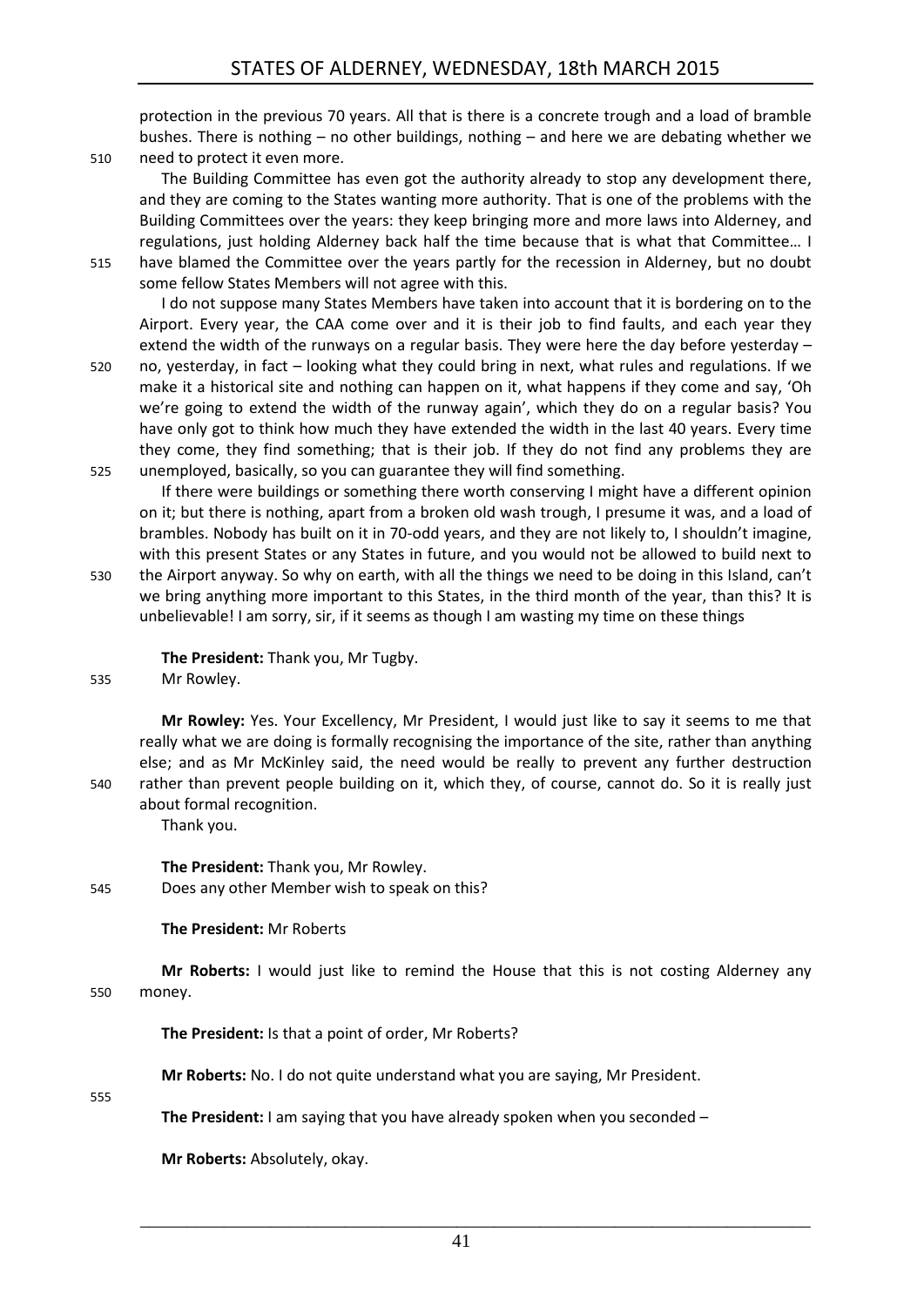560 **The President:** – and you are only allowed to speak once, unless you are bringing new information.

**Mr Roberts:** Fine, absolutely. Point of order.

565 **The President:** Thank you.

**Mr Roberts:** This is not actually costing the States of Alderney any money at this moment in time, so whatever we are bringing forward I believe this is a very good thing. We have brought many other things that have come to the table. I do not think it is a waste of time. I think it is

570 long overdue –

**The President:** Mr Roberts, you have made your point about the money. You have already had your chance to speak on this subject.

575 **Mr Roberts:** Alright, thank you.

**The President:** Thank you very much. Does any other Member wish to speak on this subject? No. Mr Birmingham, I believe you have got a bit of summing up to do.

580

**Mr Birmingham:** Yes, it looks as though I do.

Hopefully I have tracked everybody's points that they have made, so if I do miss any please pull me up.

- Firstly, some of Mr Jean's questions and points. Did we undertake consultation with the 585 landowners before this? No, we did not. Part of the actual registration process though, written in the Law, does say that we have to undertake that consultation process. My feeling was that trying to establish the principle first was a good starting point to then go into the process, but I appreciate your views that perhaps there could have been another route that we could have taken by discussion with the landowners.
- 590 You also mentioned the Land Use Plan. Well, I am very interested, actually, that your view is that perhaps we should take the Land Use Plan route, and in fact that is part of the reason of having the debate – to see whether the conservation area status route is the right one, or perhaps the Land Use Plan might be a better one. They both have positives in terms of the protection status that they bring.
- 595 I think I can quickly come on to the question from Mr McKinley relating to sections 8 and 9. Sorry, it was Mr Harvey's question: is there anything specific in there? What it does do is it does have some extra protection based around digging of the site and excavation of it, so that does allow for some extra protection, protecting some of the parts of the site that are there that are not necessarily on the surface. I clarify it again: we are not seeking any extra authority at all. The 600 authority is already there within the Law for us to take it forward.

I have to say to Mr Tugby that I think there is a little bit more there than just the trough. I think some of us who have actually seen the site realise that there is a substantial amount there that is a little more than just one single item; and in fact, although the site still is quite wild, there is certainly a lot more there than just the trough.

605 I have dealt with the issue of what is in sections 8 and 9. I think I have covered all the points that were brought up by the debate.

As I have said, this was, for me, the whole point of having a debate – to actually test the water with the States Members, to see their thoughts, and maybe that can assist the BDCC in going forward. So I would sum up and say it is my belief that we should take certain protections 610 and the BDCC can take your views and the views of the public back and consider them.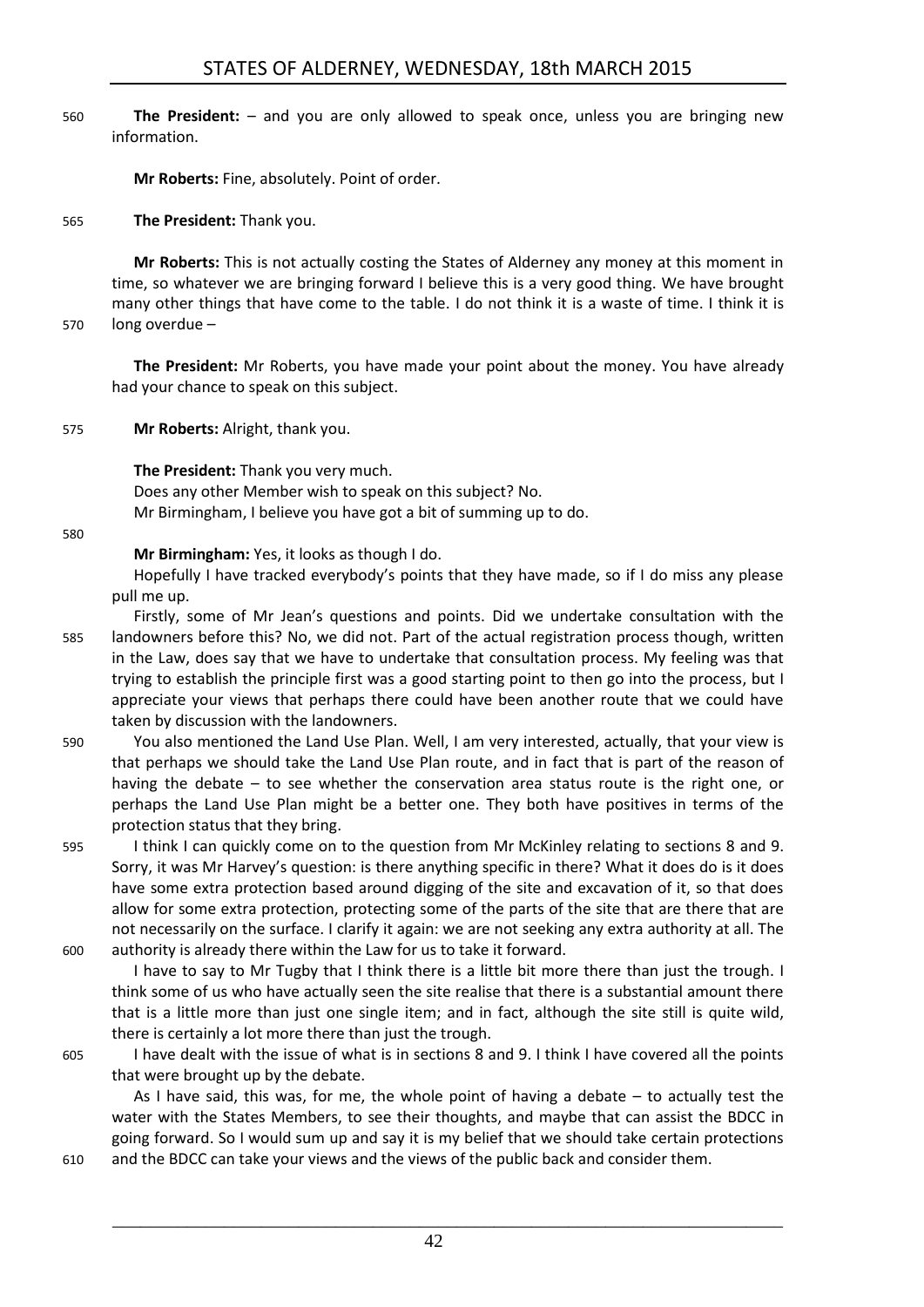**Mr Jean:** On a point of order, sir –

**The President:** Point of order, yes.

615

**Mr Jean:** Can I ask that… in the explanation from the Chairman of Building and Development as regards the Land Use Plan and that he agrees with the principle of it going towards the Land Use Plan, if I were to vote in support of this because of my concerns does that mean that that is the route that you would now be recommending that your Committee take?

620

**The President:** You may answer that.

**Mr Birmingham:** My view had been that actually I was looking at possibly covering both routes because there are certain protections, as I have already mentioned, that are specific to 625 the conservation area under sections 8 and 9, particularly towards excavation.

Currently, protected area status is very specific under the Land Use Plan, but obviously, as you will be aware, we are planning towards implementation of some of the Arup proposals, and part of that process is going to roll into the Land Use Plan undoubtedly, where we will be looking at some of the definitions of the zonings and maybe the wordings that apply to them. So it may 630 well be that changing some of those wordings – which obviously would then be part of the consultation process of the Land Use Plan and would also obviously then come back to full States for adoption – might be another method.

As I said, all we can do is take the views of the debate and go back and discuss them in committee. I could not say definitely to you that the Land Use Plan route will be the one that we 635 favour ahead of the conservation route.

**Mr Jean:** I will have to vote against.

**The President:** Thank you very much.

640 Right, Madam Greffier –

**The Greffier:** Mr McKinley, sir.

**Mr McKinley:** Could I just to raise one point of order, please, Mr President?

645

**The President:** Yes – are you quite clear about what these points of order are? Because we are stretching them very much at the moment. But, pray, rise and if you have a correct point of order then make it.

650 **Mr McKinley:** All I would like, Mr President, is an answer to the question I asked Mr Birmingham –

**Mr Birmingham:** Did I miss one?

655 **The President:** Absolutely fine.

**Mr McKinley:** – which was: has the site been declared a site of historic significance; and if such, is it registered in the courts?

660 **The President:** Yes, fine.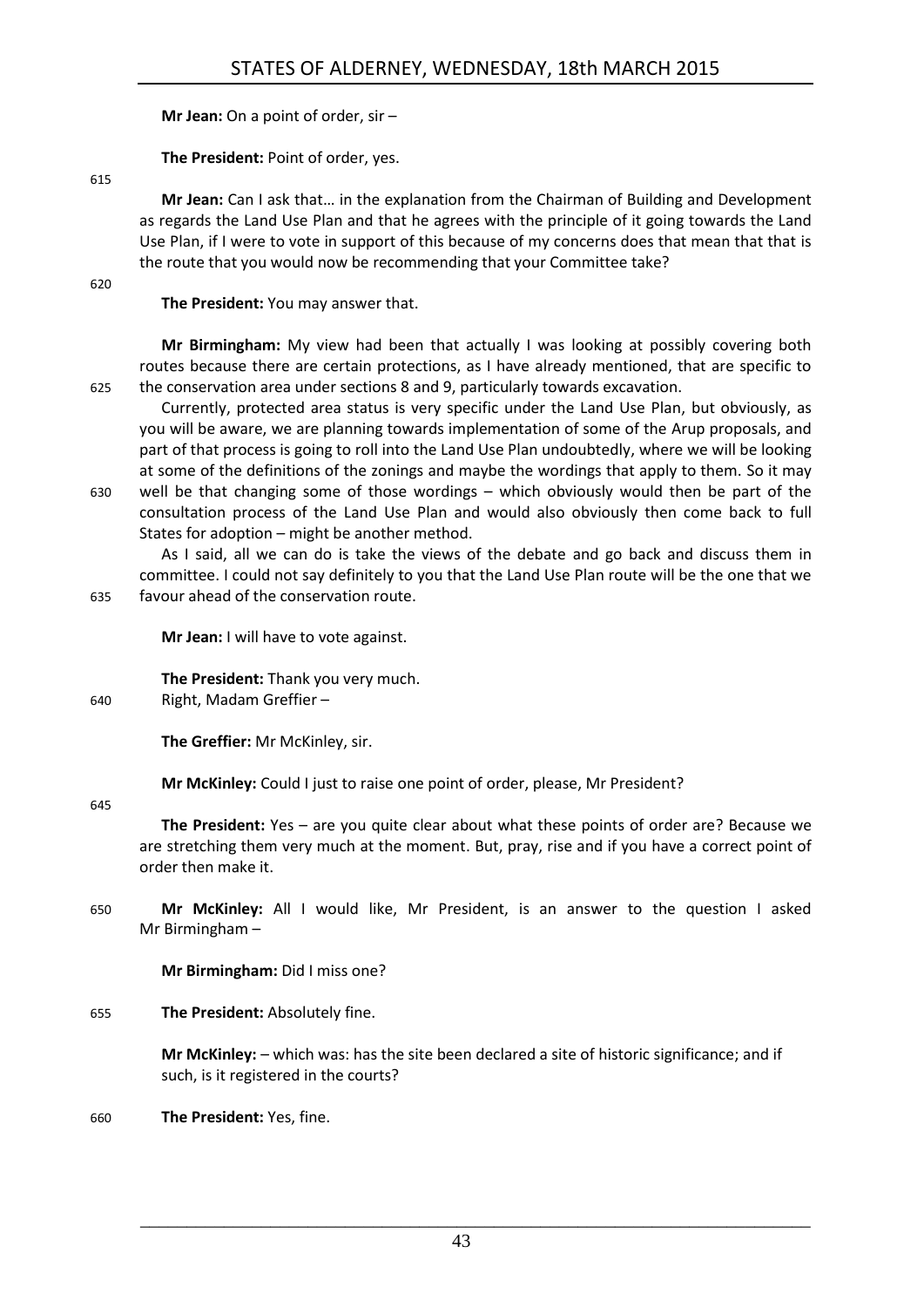**Mr Birmingham:** No, it is not. There are only currently, on the Historic Buildings Register, two German structures as far as I am aware, which are the Odeon and the Water Tower. Other than that, no it is not.

665

**The President:** Thank you.

**Mr McKinley:** Could I therefore suggest that consideration be given to it being given that status before we go any further?

670

**The President:** That is the end of the debate. Madam Greffier, if you would take that to the vote, please.

#### *A vote was taken and the results were as follows:*

| <b>FOR</b>       | <b>AGAINST</b> | <b>ABSTAINED</b> |
|------------------|----------------|------------------|
| Mr Simonet       | Mr Tugby       | None             |
| Mr McDowall      | Mr Jean        |                  |
| Mr Rowley        |                |                  |
| Mr Roberts       |                |                  |
| <b>Mrs Paris</b> |                |                  |
| Mr McKinley      |                |                  |
| Mr Birmingham    |                |                  |
| Mr Harvey        |                |                  |

**The Greffier:** That is carried, sir.

675

**The President:** Thank you very much indeed.

#### **VI. Questions and Reports – Civil Service Restructure**

<span id="page-17-0"></span>*Item VI.*

*A report entitled 'Civil Service Restructure' has been received from Mr Harvey, Chairman of the Policy and Finance Committee.*

**The President:** If we can move on to the next Item, please, Madam Greffier.

**The Greffier:** Sir, that is Questions and Reports. We have received one report, from Mr Harvey.

680

**The President:** Thank you very much. Mr Rowley, as Convener, were there any comments on this at the People's Meeting?

**Mr Rowley:** No, there were not, sir.

685

**The President:** Thank you very much indeed. Mr Harvey, do you wish to present your report?

**Mr Harvey:** Thank you, sir. I will try and keep this fairly brief.

690

**Mr Rowley:** Excuse me, sir. Sorry, there was, actually. I beg your pardon.